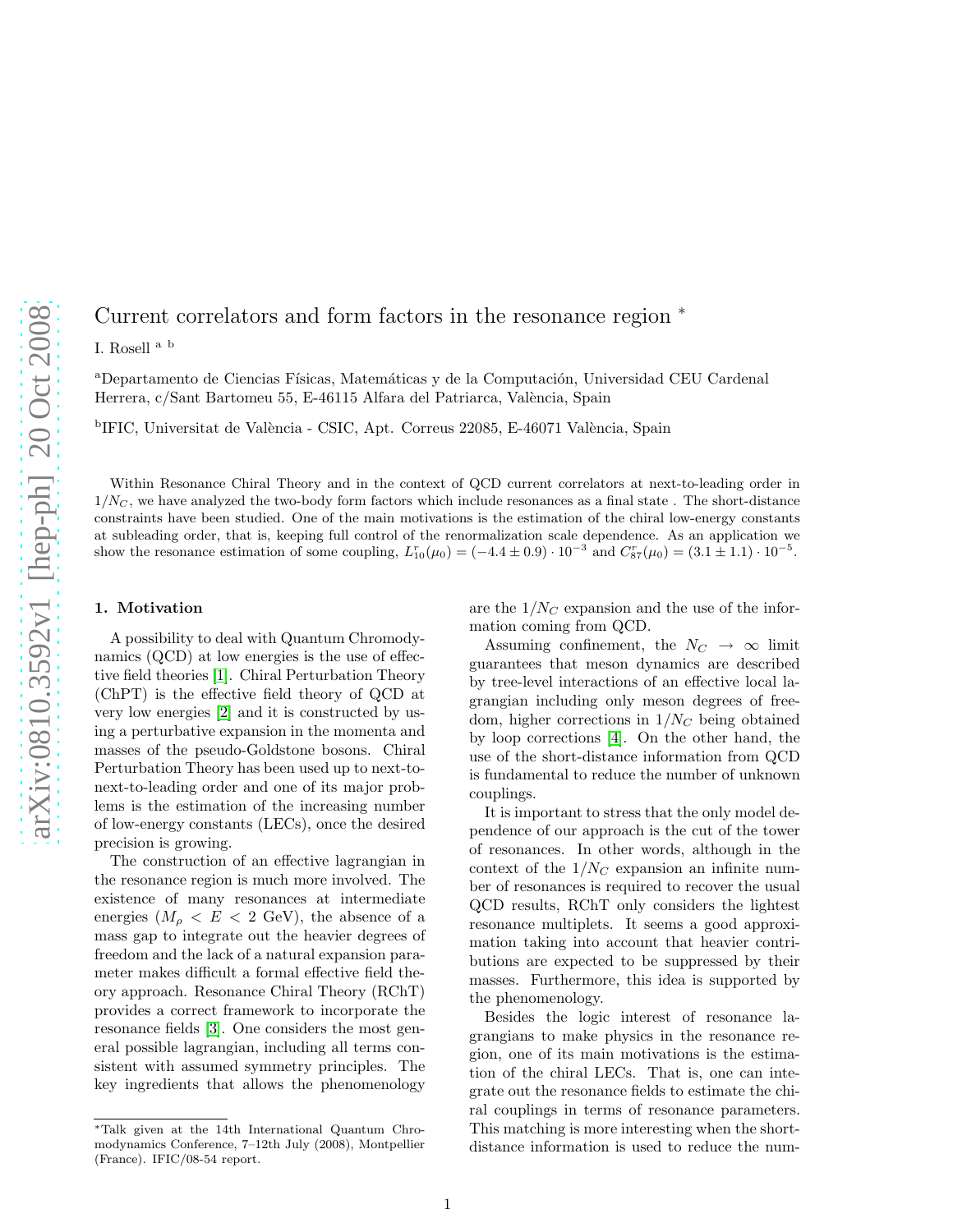ber of unknown parameters. Put differently, our phenomenological approach can be understood as a bridge between high and low energies: chiral LECs cannot be obtained directly from the highenergy lagrangian (ChPT is a non perturbative approach), but RChT is able to match with both theories. Somehow Resonance Chiral Theory allows to transport the information from high energy to ChPT.

This estimation has been made at leading order (LO) in  $1/N_C$  for all the  $\mathcal{O}(p^4)$  and some  $\mathcal{O}(p^6)$ LECs [\[3\]](#page-3-2). Actually, one of the main motivations to work with RChT at one-loop level is precisely this estimation at next-to-leading order (NLO), since the leading estimation is unable to control the renormalization-scale dependence of the couplings, which are unknown and could be sizable. This project is a step towards the understanding of quantum loops within RChT [\[5](#page-3-4)[,6\]](#page-3-5), which is necessary also to improve the hadronic contributions to distinguish new physics effects from Standard Model results in some observables.

#### 2. Correlators and form factors

Let us consider the two-point correlation function of two currents in the chiral limit:

$$
\Pi_X^{\mu\nu} \equiv i \int d^4x \, e^{iqx} \langle 0|T \left( J_X^{\mu}(x) J_X^{\nu}(0)^{\dagger} \right) |0\rangle
$$
  
\n
$$
= \left( -g^{\mu\nu} q^2 + q^{\mu} q^{\nu} \right) \Pi_X(q^2),
$$
  
\n
$$
\Pi_Y \equiv i \int d^4x \, e^{iqx} \langle 0|T \left( J_Y(x) J_Y(0)^{\dagger} \right) |0\rangle, (1)
$$

where  $J_X^{\mu}(x)$  can denote the vector or axial-vector currents and  $J_Y(x)$  the scalar or pseudo-scalar densities.

At large  $q^2$ , the vector and axial-vector spectral functions tend to a constant whereas the scalar and pseudoscalar ones grow like  $q^2$ . Therefore, in the first case and considering that the spectral function is a sum of positive contributions corresponding to the different intermediate states and there is an infinite number of possible states, the absorptive contribution of a given state should vanish at infinite momentum transfer. Following the same argument, in the scalar and pseudoscalar case one would require spectral functions growing as a constant. However, the  $SS - PP$  sum-rules, the Brodsky-Lepage counting rules [\[7\]](#page-3-6) and the  $1/q^2$  behavior of each one-particle intermediate cut seem to indicate that the vanishing assumption is reasonable.

Thus, we consider two sources of short-distance constraints. First, and taking into account that the optical theorem relates the spectral cuts with the corresponding two-body form factors, one can consider vanishing form factors. On the other hand, the matching between the resonance results with the ones obtained in the Operator Product Expansion (OPE) gives more constraints.

Within RChT we have calculated all two-body form factors associated with the scalar, pseudoscalar, vector and axial-vector currents [\[6\]](#page-3-5) and have analyzed the high-energy constraints coming from well-behaved spectral functions.

#### 2.1. The V-A correlator in RChT

We consider the difference between the twopoint correlation function of two vector and two axial-vector currents,  $\Pi(t) = \Pi_V(t) - \Pi_A(t)$ , with  $t = q^2$ . Within RChT and at leading order,  $\Pi(t)$ reads

<span id="page-1-0"></span>
$$
\Pi(t) = \frac{2F^2}{t} + \sum_{i} \left[ \frac{2F_{V_i}^2}{M_{V_i}^2 - t} - \frac{2F_{A_i}^2}{M_{A_i}^2 - t} \right],\qquad(2)
$$

which involves an infinite number of vector and axial-vector resonance exchanges. At the NLO in  $1/N_C$ ,  $\Pi(t)$  has moreover one-loop corrections,

<span id="page-1-1"></span>
$$
\Pi(t) = \frac{2F^2}{t} + \sum_{i} \left[ \frac{2 F_{V_i}^T{}^2}{M_{V_i}^T{}^2 - t} - \frac{2 F_{A_i}^T{}^2}{M_{A_i}^T{}^2 - t} \right] + \widetilde{\Pi}(t),
$$
 (3)

being  $\tilde{\Pi}(t)$  the contributions associated with two-meson absorptive cuts. We have considered only the lowest-mass two-particle exchanges: two pseudo-Goldstone bosons or one pseudo-Goldstone boson and one resonance (higher thresholds are kinematically suppressed [\[6\]](#page-3-5)).  $\Pi(t)$ can be obtained from the spectral functions through a dispersive relation, up to a term which at NLO has the same structure as tree-level resonance exchanges. Therefore, this term can be absorbed by a redefinition of the resonance couplings and masses.

We have adopted the Single Resonance Approximation (SRA) as a first approach, where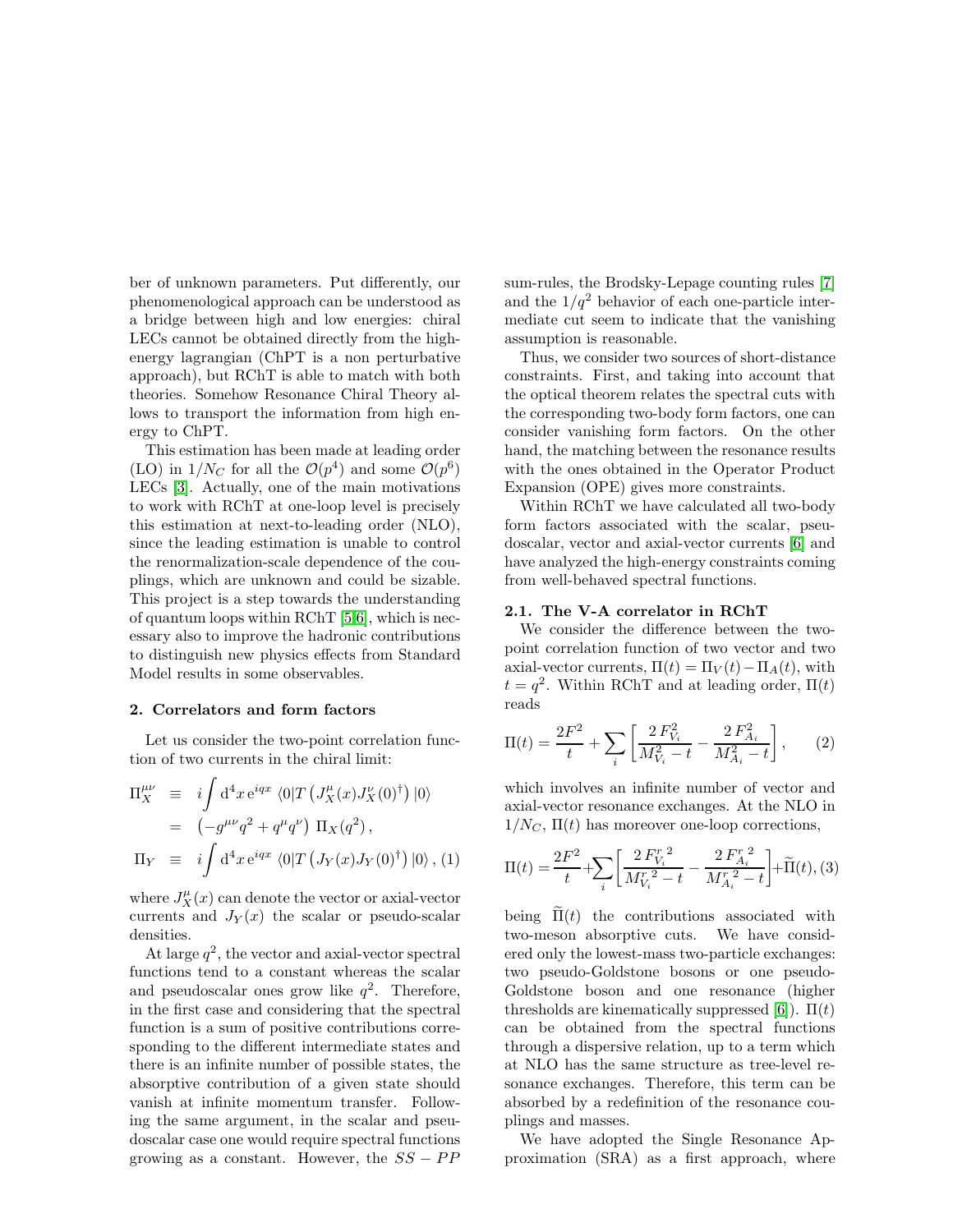just the lightest resonances with non-exotic quantum numbers are considered. Making use of the Weinberg sum-rules, the  $S - P$  sum rules and well-behaved form factors, one is able to have all the relevant resonance parameters in terms of the pion decay constant  $F$  and resonance masses [\[6\]](#page-3-5). The only remanent thing before going to the phenomenology is to fix  $F_V^r$  and  $F_A^r$ , which can be done by studying the asymptotic behavior of the observable at hand at subleading order,

<span id="page-2-0"></span>
$$
F_V^r^2 = \frac{F^2 M_A^r^2}{M_A^r^2 - M_V^r^2} \left( 1 + \delta_{\text{NLO}}^{(1)} - \frac{M_V^2}{M_A^2} \delta_{\text{NLO}}^{(2)} \right),
$$
  
\n
$$
F_A^r^2 = \frac{F^2 M_V^r^2}{M_A^r^2 - M_V^r^2} \left( 1 + \delta_{\text{NLO}}^{(1)} - \delta_{\text{NLO}}^{(2)} \right), \quad (4)
$$

where  $\delta_{\text{NLO}}^{(i)}$  parameterize the asymptotic expressions of the one-loop contribution

$$
\widetilde{\Pi}(t) = \frac{2F^2}{t} \left( \delta_{\text{NLO}}^{(1)} + \widetilde{\delta}_{\text{NLO}}^{(1)} \ln \frac{-t}{M_V^2} \right) + \frac{2F^2 M_V^2}{t^2} \left( \delta_{\text{NLO}}^{(2)} + \widetilde{\delta}_{\text{NLO}}^{(2)} \ln \frac{-t}{M_V^2} \right) + \dots, (5)
$$

where the dots indicates subleading terms in the high-energy expansion. Note that the constraints  $\delta_{\text{\tiny NLO}}^{(1)} = \delta_{\text{\tiny NLO}}^{(2)} = 0$  give relations between masses,  $M_A = M_V$  and  $M_P = \sqrt{2}M_S$ .

In order to avoid some incompatibilities between different short-distance constraints appearing in the Single Resonance Approximation [\[6\]](#page-3-5), we have included additional resonance multiplets  $(V'$  and  $A'$ ). Obviously then there is much more couplings. Notwithstanding, we can use the known constraints coming from the  $\langle VAP \rangle$ Green-function analysis of Ref. [\[8\]](#page-3-7) and group some new couplings into expected tiny correction  $\epsilon_i$ , given by

$$
\epsilon_1 = \frac{F_{A'}^2}{F^2} - \frac{F_{V'}^2}{F^2},
$$
\n
$$
\epsilon_2 = \frac{F_{A'}^2 M_{A'}^2 - F_{V'}^2 M_{V'}^2}{F^2 M_V^2},
$$
\n
$$
\epsilon_3 = \frac{F_{V'} G_{V'}}{F^2}.
$$
\n(6)

In our numerical calculations we only take the  $\epsilon_i$ corrections into account when they appear at LO in  $1/N<sub>C</sub>$ . All the procedure is equivalent to the case explained before, the only change is that now  $F_V^r$  and  $F_A^r$  also depends on  $\epsilon_i$ , so Eq. [\(4\)](#page-2-0) reads now

$$
F_V^r^2 = \frac{F^2 M_A^r^2}{M_A^r^2 - M_V^r^2} \left[ 1 + \epsilon_1 + \delta_{\text{NLO}}^{(1)} - \frac{M_V^2}{M_A^2} \left( \epsilon_2 + \delta_{\text{NLO}}^{(2)} \right) \right],
$$
  
\n
$$
F_A^r^2 = \frac{F^2 M_V^r^2}{M_A^r^2 - M_V^r^2} \left[ 1 + \epsilon_1 + \delta_{\text{NLO}}^{(1)} - \epsilon_2 - \delta_{\text{NLO}}^{(2)} \right],
$$
 (7)

where of course the expressions of  $\delta_{\text{NLO}}^{(i)}$  have changed [\[6\]](#page-3-5). The constraints  $\delta_{\text{NLO}}^{(1)} = \delta_{\text{NLO}}^{(2)} = 0$ are now used to fix  $M_{V'}$  and  $M_{A'}$ .

All the complete expressions of present and next section are shown in Ref.[\[6\]](#page-3-5).

## 3. The chiral couplings  $L_{10}^r(\mu)$  and  $C_{87}^r(\mu)$

At very low energies  $\Pi(t)$  is determined by ChPT:

<span id="page-2-1"></span>
$$
\Pi(t) = \frac{2F^2}{t} - 8L_{10}^r(\mu) - \frac{\Gamma_{10}}{4\pi^2} \left(\frac{5}{3} - \ln\frac{-t}{\mu^2}\right) \n+ \frac{t}{F^2} \left[16C_{87}^r(\mu) - \frac{\Gamma_{87}^{(L)}}{2\pi^2} \left(\frac{5}{3} - \ln\frac{-t}{\mu^2}\right) \n+ \mathcal{O}\left(N_C^0\right) + \mathcal{O}\left(t^2\right),
$$
\n(8)

with  $\Gamma_{10} = -1/4$  and  $\Gamma_{87}^{(L)} = -L_9/2$ . The couplings  $F^2$ ,  $L_{10}$  and  $C_{87}/F^2$  are of  $\mathcal{O}(N_C)$ , while  $\Gamma_{10}$  and  $\Gamma_{87}^{(L)}/F^2$  are of  $\mathcal{O}(N_C^0)$  and represent a NLO effect.

#### 3.1. The large- $N_C$  limit in RChT

The low-energy expansion of Eq. [\(2\)](#page-1-0) determines, at LO in  $1/N_C$ , the chiral LECs appearing in Eq. [\(8\)](#page-2-1):

$$
L_{10} = -\frac{F_V^2}{4M_V^2} + \frac{F_A^2}{4M_A^2} \approx -5.3 \cdot 10^{-3},
$$
  
\n
$$
C_{87} = \frac{F^2 F_V^2}{8M_V^4} - \frac{F^2 F_A^2}{8M_A^4} \approx 4.3 \cdot 10^{-5},
$$
\n(9)

where we have considered the SRA and have used the relations and inputs of Ref. [\[6\]](#page-3-5).

#### 3.2. Next-to-leading order corrections

The low-energy expansion of Eq. [\(3\)](#page-1-1) determines now the couplings  $L_{10}^r$  and  $C_{87}^r$  at NLO in the  $1/N_C$  expansion, with a control of the renormalization scale dependence. As it has been pointed